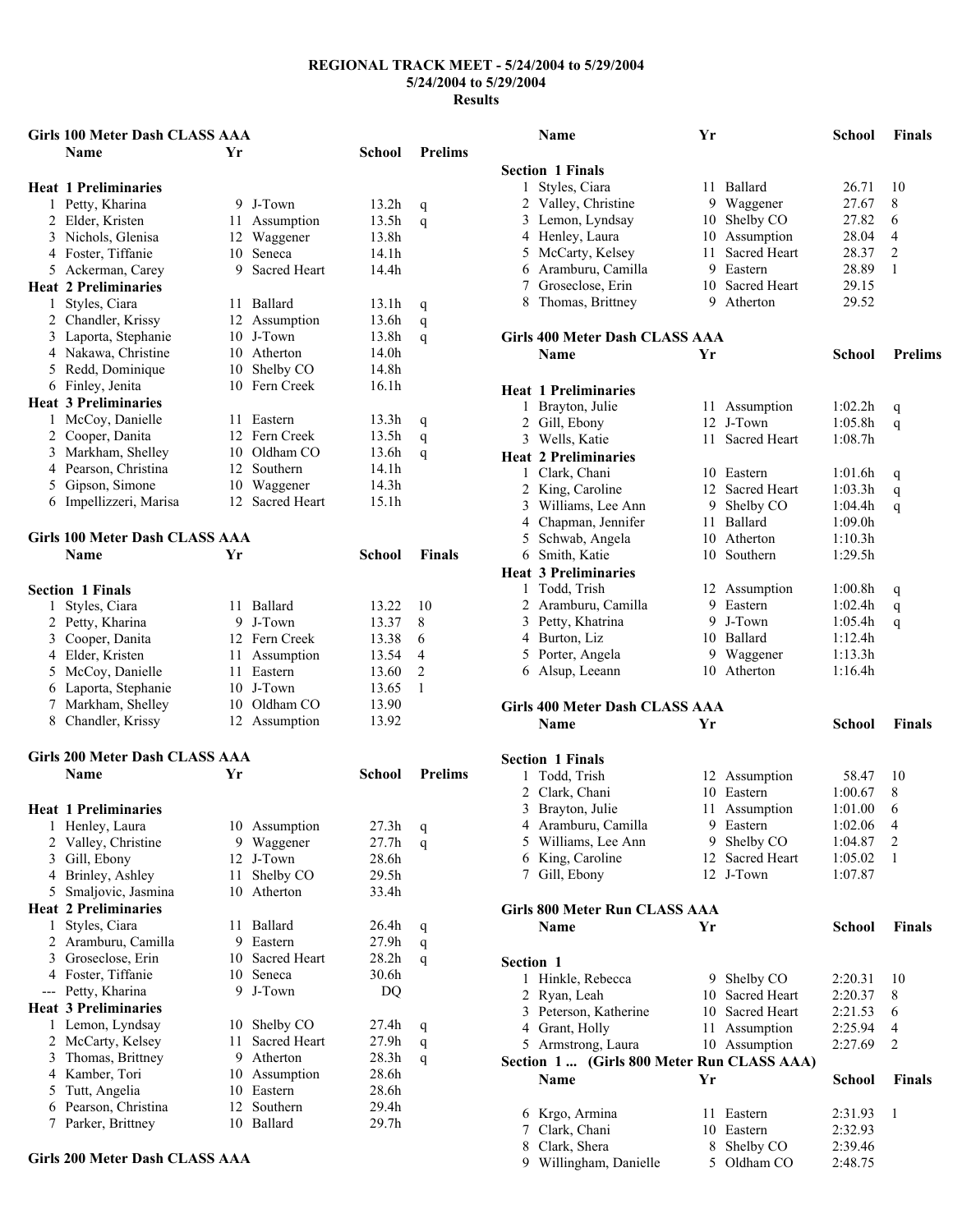**Section 1 Finals** 

|                | Name                                     | Yr   |                                    | School               | Finals         |
|----------------|------------------------------------------|------|------------------------------------|----------------------|----------------|
|                | Girls 100 Meter Hurdles CLASS AAA        |      |                                    |                      |                |
|                | 4 Gleason, Michelle                      |      | 10 Assumption                      | 19.9h                |                |
|                | 3 Lund, Jennifer                         |      | 10 Oldham CO                       | 19.8h                |                |
|                | 2 Fenton, Katie                          | 9    | Sacred Heart                       | J19.4h               | q              |
|                | 1 Shumake, Elaina                        | 11   | Ballard                            | 16.9h                | q              |
|                | <b>Heat 3 Preliminaries</b>              |      |                                    |                      |                |
|                | 4 Robinson, Kristyn                      |      | 10 Ballard                         | 27.7h                |                |
|                | 3 Price, Shawn                           | 9    | Sacred Heart                       | 20.1 <sub>h</sub>    |                |
| 2              | Ross, Lexy                               | 10   | Shelby CO                          | J19.8h               | q              |
| 1              | Cooper, Danita                           | 12   | Fern Creek                         | 18.0h                | q              |
|                | <b>Heat 2 Preliminaries</b>              |      |                                    |                      |                |
| ---            | Myszka, Ashley                           |      | 9 Eastern                          | DQ                   |                |
|                | 5 Moore, Maddie                          | 7    | Oldham CO                          | J18.9h               |                |
|                | 4 Smith, Celes                           |      | 10 Southern                        | 18.8h                | q              |
| $\overline{3}$ | Storm, Gracie                            | 11   | Atherton                           | 18.6h                | q              |
| 2              | Faulkner, Beth                           | 11   | Assumption                         | 17.4h                | q              |
| 1              | Valley, Christine                        |      | 9 Waggener                         | 16.9h                | q              |
|                | <b>Heat 1 Preliminaries</b>              |      |                                    |                      |                |
|                | <b>Name</b>                              | Yr   |                                    | School               | <b>Prelims</b> |
|                | <b>Girls 100 Meter Hurdles CLASS AAA</b> |      |                                    |                      |                |
|                |                                          |      |                                    |                      |                |
|                | 9 Klingenfus, Rachel                     | 12   | Shelby CO                          | 14:33.19             |                |
| 8              | Carrillo, Alina                          | 11   | Ballard                            | 14:16.07             |                |
| 7              | Harvey, Kaitland                         |      | 9 Ballard                          | 13:41.42             |                |
|                | 6 Burke, Morgan                          |      | 9 Assumption                       | 13:00.49             | 1              |
|                | 5 Long, Kathryn                          |      | 10 Assumption                      | 12:52.43             | $\overline{2}$ |
|                | 4 Samuels, Cristin                       |      | 10 Eastern                         | 12:51.35             | 4              |
| 3              | Conces, Carola                           |      | 10 Atherton                        | 12:05.46             | 6              |
| 1<br>2         | Schueler, Maddie<br>Hill, Kipling        |      | 12 Sacred Heart<br>10 Sacred Heart | 10:56.48<br>11:40.87 | 10<br>8        |
| Section 1      |                                          |      |                                    |                      |                |
|                |                                          |      |                                    |                      |                |
|                | Name                                     | Yr   |                                    | <b>School</b>        | <b>Finals</b>  |
|                | <b>Girls 3200 Meter Run CLASS AAA</b>    |      |                                    |                      |                |
|                |                                          |      |                                    |                      |                |
|                | 13 Lagowski, Joann                       |      | 9 Southern                         | 7:58.26              |                |
|                | 12 Clausen, Regan                        |      | 10 Oldham CO                       | 7:01.44              |                |
| 11             | Armato, Ashlee                           | 9    | Shelby CO                          | 6:42.69              |                |
| 10             | Hayman, Laura                            |      | 10 Ballard                         | 6:11.58              |                |
| 9              | Williams, Lee Ann                        | 9.   | Assumption<br>Shelby CO            | 6:04.11              |                |
| 8              | Wilson, Kristina                         | 11   |                                    | 6:03.82              |                |
| 7              | Hayman, Emily                            |      | 10 Ballard                         | 5:53.49              |                |
|                | 6 Willingham, Danielle                   | 5    | Oldham CO                          | 5:53.27              | 1              |
| 5              | 4 Haworth, Nicole<br>Samuels, Cristin    |      | Assumption<br>10 Eastern           | 5:46.19              | $\overline{c}$ |
|                | 3 Conces, Carola                         | 11   | 10 Atherton                        | 5:17.81<br>5:42.32   | 6<br>4         |
| $\overline{c}$ | Ryan, Leah                               | 10   | Sacred Heart                       | 5:14.72              | 8              |
| 1              | Schueler, Maddie                         | 12   | <b>Sacred Heart</b>                | 4:55.99              | 10             |
| Section 1      |                                          |      |                                    |                      |                |
|                |                                          |      |                                    |                      |                |
|                | <b>Name</b>                              | Yr   |                                    | School               | <b>Finals</b>  |
|                | Girls 1600 Meter Run CLASS AAA           |      |                                    |                      |                |
|                |                                          |      |                                    |                      |                |
| 15             | 14 Resendez, Savannah<br>Steele, Jessica | 9    | Southern<br>10 Southern            | 3:20.19<br>4:20.41   |                |
|                | 13 Roberts, Jessica                      | 11 - | Oldham CO                          | 3:06.35              |                |
|                | 12 Hill, Leslie                          |      | 9 Ballard                          | 2:59.71              |                |
| 11             | Conley, Allison                          |      | 10 Ballard                         | 2:59.61              |                |
| 10             | Baxter, Jasmin                           | 11   | J-Town                             | 2:56.39              |                |
|                |                                          |      |                                    |                      |                |

|   | 2 Valley, Christine                                       |      | 9 Waggener             | 16.81          | 8              |
|---|-----------------------------------------------------------|------|------------------------|----------------|----------------|
| 3 | Faulkner, Beth                                            |      | 11 Assumption          | 17.64          | 6              |
|   | 4 Cooper, Danita                                          |      | 12 Fern Creek          | 18.71          | 4              |
|   | 5 Ross, Lexy                                              |      | 10 Shelby CO           | 19.48          | $\overline{c}$ |
|   | 6 Fenton, Katie                                           |      | 9 Sacred Heart         | 19.54          | 1              |
|   | 7 Smith, Celes                                            |      | 10 Southern            | 29.66          |                |
|   | --- Storm, Gracie                                         | 11 - | Atherton               | FS             |                |
|   | Girls 300 Meter Hurdles CLASS AAA                         |      |                        |                |                |
|   | <b>Name</b>                                               | Yr   |                        | School         | <b>Prelims</b> |
|   | <b>Heat 1 Preliminaries</b>                               |      |                        |                |                |
| 1 | Shumake, Elaina                                           |      | 11 Ballard             | 48.7h          | q              |
|   | 2 Elder, Kristen                                          | 11   | Assumption             | 51.1h          | q              |
|   | 3 Smith, Hayley                                           | 11 - | Sacred Heart           | 52.7h          | q              |
|   | 4 Storm, Gracie                                           |      | 11 Atherton            | 53.5h          | q              |
|   | 5 Ross, Lexy                                              |      | 10 Shelby CO           | 54.6h          |                |
|   | 6 Lund, Jennifer                                          |      | 10 Oldham CO           | 57.0h          |                |
|   | <b>Heat 2 Preliminaries</b>                               |      |                        |                |                |
|   | 1 Cooper, Danita                                          |      | 12 Fern Creek          | 47.5h          | q              |
|   | 2 Wilson, Stephanie                                       |      | 9 Assumption           | 50.9h          | q              |
| 3 | Robinson, Kristyn                                         |      | 10 Ballard             | 52.6h          | q              |
|   | 4 Smith, Julie Ann                                        | 11   | <b>Sacred Heart</b>    | 53.3h          | q              |
|   | 5 Moore, Maddie                                           |      | 7 Oldham CO            | 58.9h          |                |
|   | Girls 300 Meter Hurdles CLASS AAA                         |      |                        |                |                |
|   | Name                                                      | Yr   |                        | School         | <b>Finals</b>  |
|   |                                                           |      |                        |                |                |
|   | <b>Section 1 Finals</b>                                   |      |                        |                |                |
| 1 | Shumake, Elaina                                           |      | 11 Ballard             | 46.28          | 10             |
|   | 2 Cooper, Danita                                          |      | 12 Fern Creek          | 48.23          | 8              |
|   | 3 Elder, Kristen                                          |      | 11 Assumption          | 49.34          | 6              |
|   | 4 Smith, Hayley                                           | 11   | Sacred Heart           | 51.29          | 4              |
|   | 5 Wilson, Stephanie                                       |      | 9 Assumption           | 51.52          | $\overline{c}$ |
|   | 6 Smith, Julie Ann                                        | 11 - | Sacred Heart           | 52.02          | 1              |
|   | 7 Robinson, Kristyn                                       |      | 10 Ballard             | 54.22          |                |
|   | 8 Storm, Gracie                                           |      | 11 Atherton            | 54.94          |                |
|   | <b>Girls 4x100 Meter Relay CLASS AAA</b>                  |      |                        |                |                |
|   | Team                                                      |      | <b>Relay</b>           | <b>Prelims</b> |                |
|   | <b>Heat 1 Preliminaries</b>                               |      |                        |                |                |
| 1 | Eastern                                                   |      | A                      | 51.9h          | q              |
|   | 1) Krgo, Armina 11                                        |      | 2) Krgo, Maja 12       |                |                |
|   | 3) McCoy, Danielle 11                                     |      | 4) Williams, Teanna 11 |                |                |
|   | Heat 1 Preliminaries  (Girls 4x100 Meter Relay CLASS AAA) |      |                        |                |                |
|   | Team                                                      |      | <b>Relay</b>           | <b>Prelims</b> |                |
|   |                                                           |      |                        |                |                |
| 2 | Jeffersontown                                             |      | A                      | 52.2h          | q              |
|   | 1) Laporta, Stephanie 10                                  |      | 2) Petty, Kharina 9    |                |                |
|   | 3) Petty, Khatrina 9                                      |      | 4) Baxter, Jasmin 11   |                |                |
|   | 5) Gill, Ebony 12                                         |      |                        |                |                |
| 3 | Waggener                                                  |      | A                      | 53.7h          | q              |
|   | 1) Butler, Tyqea 10                                       |      | 2) Fogle, Evelyn 9     |                |                |
|   | 3) Valley, Christine 9                                    |      | 4) Nichols, Glenisa 12 |                |                |
|   | 5) Hines, Whitney 9                                       |      | 6) Gipson, Simone 10   |                |                |
|   | 4 Shelby County                                           |      | A                      | 53.8h          | q              |
|   | 1) Lemon, Lyndsay 10                                      |      | 2) Brinley, Ashley 11  |                |                |
|   | 3) Schaaf, Sally 10                                       |      | 4) Redd, Dominique 10  |                |                |

Shumake, Elaina 11 Ballard 16.37 10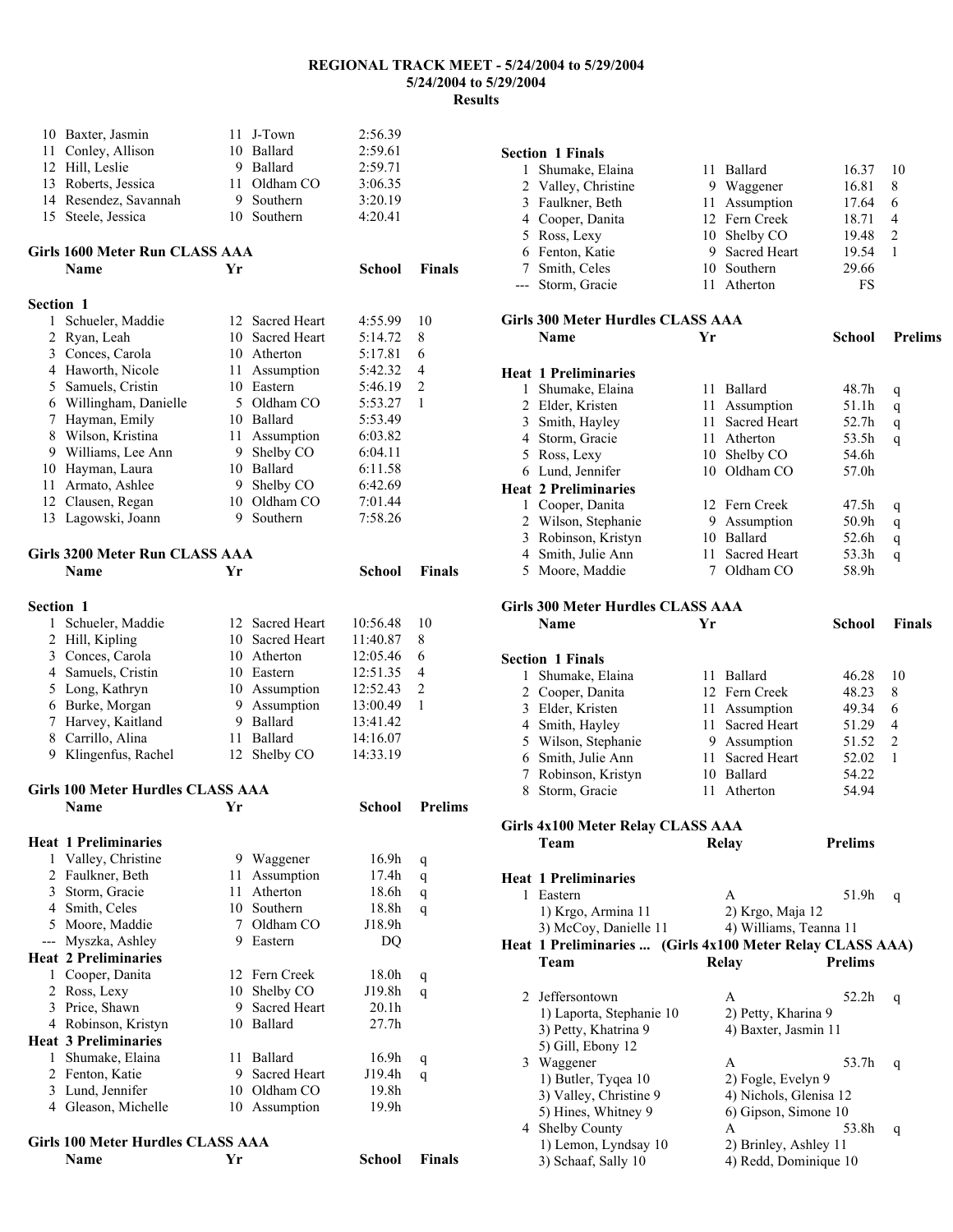| 5) Evans, Tiffany 12        | 6) Lemon, Lacey 11                                     |   |
|-----------------------------|--------------------------------------------------------|---|
| 5 Atherton                  | 59.1h<br>A                                             |   |
| 1) Nakawa, Christine 10     | 2) Raderer, Lauren 11                                  |   |
| 3) Thomas, Brittney 9       | 4) Trieu, Elizabeth 10                                 |   |
| 5) Tasch, Molly 11          | 6) Kelly, Kathleen 10                                  |   |
| <b>Heat 2 Preliminaries</b> |                                                        |   |
| Ballard                     | 51.4h<br>A                                             | q |
| 1) Davis, Tiffany 9         | 2) Styles, Ciara 11                                    |   |
| 3) Shumake, Elaina 11       | 4) Robinson, Kristyn 10                                |   |
| 2 Assumption                | 52.5h<br>A                                             | q |
| 1) Faulkner, Beth 11        | 2) Kamber, Tori 10                                     |   |
| 3) Lyons, Dominique 10      | 4) Chandler, Krissy 12                                 |   |
| 5) Elder, Kristen 11        | 6) Henley, Laura 10                                    |   |
| 3 Sacred Heart              | 55.2h<br>A                                             | q |
| 1) Ackerman, Carey 9        | 2) Smith, Julie Ann 11                                 |   |
| 3) Stengel, Madonna 10      | 4) Impellizzeri, Marisa 12                             |   |
| 5) Winebrenner, Brooke 12   | 6) Skehan, Courtney 10                                 |   |
| Oldham County               | 57.3h<br>A                                             | q |
| 1) Lund, Jennifer 10        | 2) Johnson, Holly 10                                   |   |
| 3) Scott, Nicole 10         | 4) Hundley, Nicole 9                                   |   |
|                             |                                                        |   |
|                             | 1:00.0h<br>A                                           |   |
|                             | 2) Kirkwood, Leanna 10                                 |   |
| 3) Streater, Donnasha 10    | 4) Cooper, Danita 12                                   |   |
|                             | 5) Moore, Maddie 7<br>Fern Creek<br>1) Cook, Kenesha 9 |   |

## **Girls 4x100 Meter Relay CLASS AAA**

|   | Team                       | Relay                  | <b>Finals</b> |    |
|---|----------------------------|------------------------|---------------|----|
|   | <b>Section 1 Finals</b>    |                        |               |    |
| 1 | Ballard                    | A                      | 50.95         | 10 |
|   | 1) Shumake, Elaina 11      | 2) Styles, Ciara 11    |               |    |
|   | 3) Robinson, Kristyn 10    | 4) Davis, Tiffany 9    |               |    |
| 2 | Eastern                    | A                      | 51.71         | 8  |
|   | 1) Krgo, Armina 11         | 2) Krgo, Maja 12       |               |    |
|   | 3) McCoy, Danielle 11      | 4) Williams, Teanna 11 |               |    |
| 3 | Assumption                 | A                      | 51.88         | 6  |
|   | 1) Faulkner, Beth 11       | 2) Kamber, Tori 10     |               |    |
|   | 3) Lyons, Dominique 10     | 4) Chandler, Krissy 12 |               |    |
|   | 5) Elder, Kristen 11       | 6) Henley, Laura 10    |               |    |
| 4 | Jeffersontown              | A                      | 52.19         | 4  |
|   | 1) Laporta, Stephanie 10   | 2) Petty, Kharina 9    |               |    |
|   | 3) Petty, Khatrina 9       | 4) Baxter, Jasmin 11   |               |    |
|   | 5) Gill, Ebony 12          |                        |               |    |
| 5 | Waggener                   | A                      | 52.80         | 2  |
|   | 1) Hines, Whitney 9        | 2) Nichols, Glenisa 12 |               |    |
|   | 3) Butler, Tyqea 10        | 4) Valley, Christine 9 |               |    |
|   | 5) Fogle, Evelyn 9         | 6) Gipson, Simone 10   |               |    |
| 6 | <b>Shelby County</b>       | A                      | 53.43         | 1  |
|   | 1) Lemon, Lyndsay 10       | 2) Schaaf, Sally 10    |               |    |
|   | 3) Brinley, Ashley 11      | 4) Redd, Dominique 10  |               |    |
|   | 5) Evans, Tiffany 12       | 6) Lemon, Lacey 11     |               |    |
| 7 | <b>Sacred Heart</b>        | A                      | 54.82         |    |
|   | 1) Impellizzeri, Marisa 12 | 2) Ackerman, Carey 9   |               |    |
|   | 3) Smith, Julie Ann 11     | 4) Stengel, Madonna 10 |               |    |
|   | 5) Winebrenner, Brooke 12  | 6) Skehan, Courtney 10 |               |    |
| 8 | Oldham County              | A                      | 57.19         |    |
|   | 1) Lund, Jennifer 10       | 2) Johnson, Holly 10   |               |    |
|   | 3) Scott, Nicole 10        | 4) Hundley, Nicole 9   |               |    |
|   | 5) Moore, Maddie 7         |                        |               |    |
|   |                            |                        |               |    |

| Girls 4x200 Meter Relay CLASS AAA |       |                |
|-----------------------------------|-------|----------------|
| Team                              | Relay | <b>Prelims</b> |

## **Heat 1 Preliminaries**

| 1 | <b>Shelby County</b>                          | 1:48.0h<br>A             | q  |
|---|-----------------------------------------------|--------------------------|----|
|   | 1) Lemon, Lyndsay 10                          | 2) Brinley, Ashley 11    |    |
|   | 3) Sims, Becca 10                             | 4) Hinkle, Rebecca 9     |    |
|   | 5) Clark, Shera 8                             | 6) Williams, Lee Ann 9   |    |
| 2 | Jeffersontown                                 | 1:48.4h<br>A             | q  |
|   | 1) Laporta, Stephanie 10                      | 2) Petty, Kharina 9      |    |
|   | 3) Petty, Khatrina 9                          | 4) Baxter, Jasmin 11     |    |
|   | 5) Gill, Ebony 12                             | 6) Newberry, Rhyan 10    |    |
| 3 | Ballard                                       | 1:48.8h<br>A             |    |
|   | 1) Shumake, Elaina 11                         | 2) Styles, Ciara 11      | q  |
|   | 3) Robinson, Kristyn 10                       | 4) Parker, Brittney 10   |    |
|   | 4 Oldham County                               | 2:00.2h<br>A             |    |
|   |                                               |                          | q  |
|   | 1) Moore, Maddie 7                            | 2) Johnson, Holly 10     |    |
|   | 3) Scott, Nicole 10                           | 4) Hundley, Nicole 9     |    |
|   | 5) Clausen, Megan 11                          |                          |    |
| 5 | Atherton                                      | 2:03.0h<br>A             |    |
|   | 1) Raderer, Lauren 11                         | 2) Nakawa, Christine 10  |    |
|   | 3) Nakawa, Ester 9                            | 4) Smaljovic, Jasmina 10 |    |
|   | 5) Trieu, Elizabeth 10                        | 6) Tasch, Molly 11       |    |
|   | <b>Heat 2 Preliminaries</b>                   |                          |    |
| 1 | Eastern                                       | A<br>1:49.1h             | q  |
|   | 1) McCoy, Danielle 11                         | 2) Krgo, Maja 12         |    |
|   | 3) Clark, Chani 10                            | 4) Williams, Teanna 11   |    |
|   | 5) Krgo, Armina 11                            |                          |    |
| 2 | Assumption                                    | A<br>1:50.8h             | q  |
|   | 1) Elder, Kristen 11                          | 2) Kamber, Tori 10       |    |
|   | 3) Chandler, Krissy 12                        | 4) Henley, Laura 10      |    |
|   | 5) Lyons, Dominique 10                        | 6) Brayton, Julie 11     |    |
| 3 | <b>Sacred Heart</b>                           | 1:52.6h<br>A             | q  |
|   | 1) Winebrenner, Brooke 12                     | 2) King, Caroline 12     |    |
|   | 3) McCarty, Kelsey 11                         | 4) Smith, Julie Ann 11   |    |
|   | 5) Groseclose, Erin 10                        | 6) Ackerman, Carey 9     |    |
|   | 4 Waggener                                    | 1:55.6h<br>A             | q  |
|   | 1) Valley, Christine 9                        | 2) Nichols, Glenisa 12   |    |
|   | 3) Butler, Tyqea 10                           | 4) Fogle, Evelyn 9       |    |
|   |                                               |                          |    |
|   |                                               |                          |    |
|   | 5) Gipson, Simone 10                          | 6) Hines, Whitney 9      |    |
|   |                                               |                          |    |
|   | <b>Girls 4x200 Meter Relay CLASS AAA</b>      |                          |    |
|   | Team                                          | <b>Finals</b><br>Relay   |    |
|   |                                               |                          |    |
|   | <b>Section 1 Finals</b>                       |                          |    |
| 1 | Shelby County                                 | A<br>1:48.23             | 10 |
|   | 1) Lemon, Lyndsay 10                          | 2) Brinley, Ashley 11    |    |
|   | 3) Sims, Becca 10                             | 4) Hinkle, Rebecca 9     |    |
|   | 5) Clark, Shera 8                             | 6) Williams, Lee Ann 9   |    |
| 2 | Eastern                                       | 1:48.72<br>A             | 8  |
|   | 1) McCoy, Danielle 11                         | 2) Krgo, Maja 12         |    |
|   | 3) Clark, Chani 10                            | 4) Williams, Teanna 11   |    |
|   | 5) Krgo, Armina 11                            |                          |    |
| 3 | Jeffersontown                                 | A<br>1:48.83             | 6  |
|   | 1) Laporta, Stephanie 10                      | 2) Petty, Kharina 9      |    |
|   | 3) Petty, Khatrina 9                          | 4) Baxter, Jasmin 11     |    |
|   | 5) Gill, Ebony 12                             | 6) Newberry, Rhyan 10    |    |
| 4 | Ballard                                       | 1:49.33<br>A             | 4  |
|   | 1) Shumake, Elaina 11                         | 2) Styles, Ciara 11      |    |
|   | 3) Robinson, Kristyn 10                       | 4) Parker, Brittney 10   |    |
| 5 | Assumption                                    | A<br>1:50.23             | 2  |
|   | 1) Elder, Kristen 11                          | 2) Brayton, Julie 11     |    |
|   |                                               | 4) Henley, Laura 10      |    |
|   | 3) Chandler, Krissy 12                        | 6) Kamber, Tori 10       |    |
| 6 | 5) Lyons, Dominique 10<br><b>Sacred Heart</b> | A<br>1:53.11             | 1  |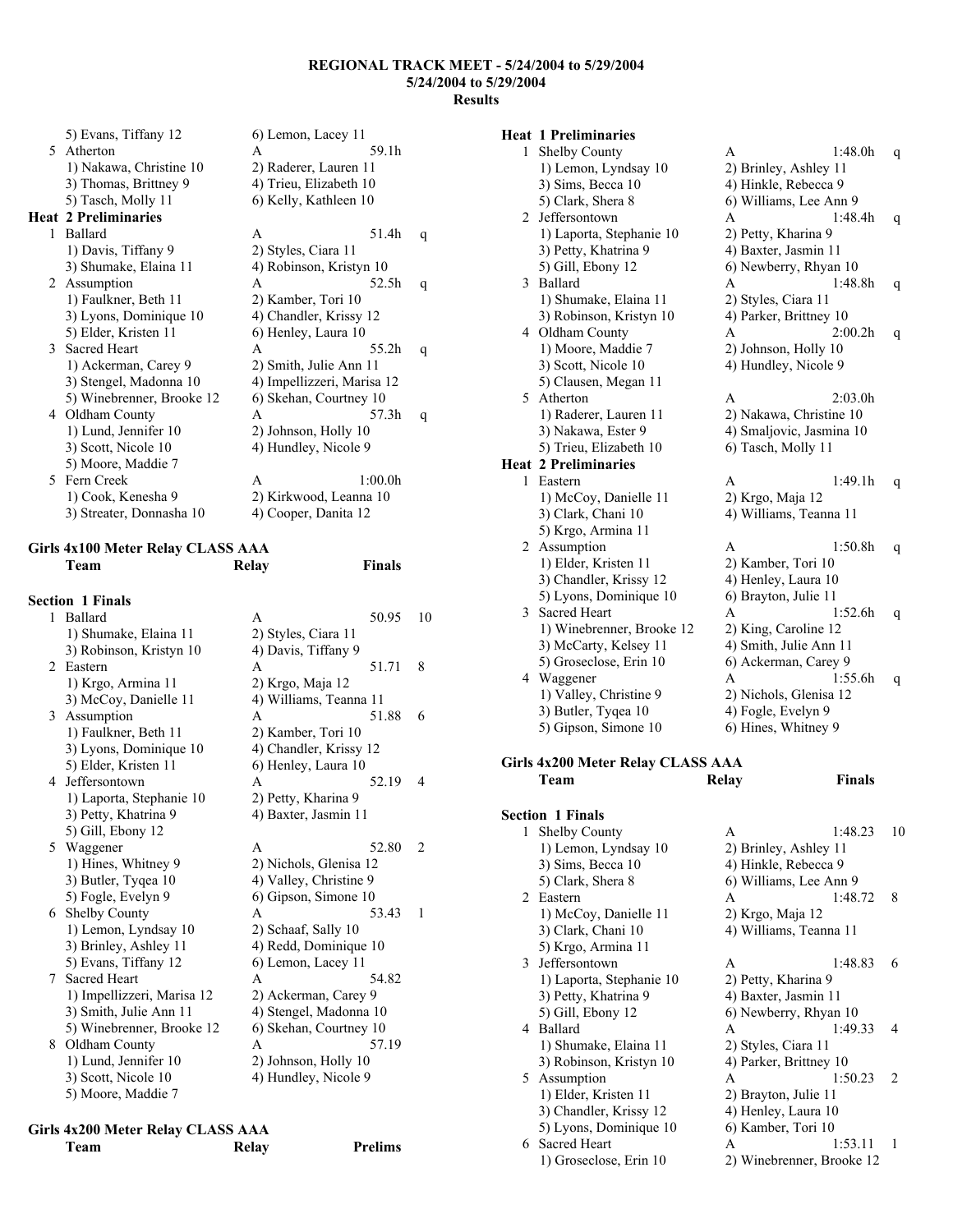**Finals** 

|   | 3) King, Caroline 12<br>5) Smith, Julie Ann 11<br>Waggener<br>1) Butler, Tyqea 10<br>3) Valley, Christine 9<br>5) Fogle, Evelyn 9 | 4) McCarty, Kelsey 11<br>6) Ackerman, Carey 9<br>A<br>2) Gipson, Simone 10<br>4) Nichols, Glenisa 12<br>6) Hines, Whitney 9 | 1:55.18 |
|---|-----------------------------------------------------------------------------------------------------------------------------------|-----------------------------------------------------------------------------------------------------------------------------|---------|
| 8 | Oldham County<br>1) Moore, Maddie 7<br>3) Scott, Nicole 10<br>5) Clausen, Megan 11                                                | A<br>2) Johnson, Holly 10<br>4) Hundley, Nicole 9                                                                           | 2:02.45 |

# **Girls 4x400 Meter Relay CLASS AAA**

## **Section 1**

| 1 | Eastern                   | A                         | 4:14.80 | 10             |
|---|---------------------------|---------------------------|---------|----------------|
|   | 1) Clark, Chani 10        | 2) Krgo, Maja 12          |         |                |
|   | 3) Williams, Teanna 11    | 4) Aramburu, Camilla 9    |         |                |
|   | 2 Assumption              | A                         | 4:15.27 | 8              |
|   | 1) Brayton, Julie 11      | 2) Armstrong, Laura 10    |         |                |
|   | 3) Henley, Laura 10       | 4) Todd, Trish 12         |         |                |
|   | 5) Chandler, Krissy 12    | 6) Grant, Holly 11        |         |                |
|   | 3 Sacred Heart            | $\mathsf{A}$              | 4.1622  | 6              |
|   | 1) Peterson, Katherine 10 | 2) Winebrenner, Brooke 12 |         |                |
|   | 3) King, Caroline 12      | 4) Ryan, Leah 10          |         |                |
|   | 5) Smith, Julie Ann 11    | 6) McCarty, Kelsey 11     |         |                |
|   | 4 Shelby County           | A                         | 4:17.73 | $\overline{4}$ |
|   | 1) Clark, Shera 8         | 2) Hinkle, Rebecca 9      |         |                |
|   | 3) Lemon, Lyndsay 10      | 4) Sims, Becca 10         |         |                |
|   | 5) Williams, Lee Ann 9    | 6) York, Whitney 10       |         |                |
|   | 5 Ballard                 | A                         | 4:50.01 | $\mathcal{L}$  |
|   | 1) Chapman, Jennifer 11   | 2) Burton, Liz 10         |         |                |
|   | 3) Ghazi, Roxanna 11      | 4) Hayman, Emily 10       |         |                |
|   | 5) Hayman, Laura 10       |                           |         |                |
|   | 6 Atherton                | A                         | 4:59.51 | 1              |
|   | 1) Thomas, Brittney 9     | 2) Storm, Gracie 11       |         |                |
|   | 3) Schwab, Angela 10      | 4) Conces, Carola 10      |         |                |
|   | 5) Alsup, Leeann 10       |                           |         |                |
|   | 7 Waggener                | A                         | 5:08.34 |                |
|   | 1) Nichols, Glenisa 12    | 2) Butler, Tyqea 10       |         |                |
|   | 3) Hines, Whitney 9       | 4) Wilkerson, Chasity 9   |         |                |
|   | 5) Porter, Angela 9       | 6) Gresham, Fatiana 9     |         |                |

## **Girls 4x800 Meter Relay CLASS AAA Team Relay Finals**

## **Section 1**

| <b>Sacred Heart</b>       | A                      | 9:32.3h  | 10 |
|---------------------------|------------------------|----------|----|
| 1) Peterson, Katherine 10 | 2) Hill, Kipling 10    |          |    |
| 3) Schueler, Maddie 12    | 4) Ryan, Leah 10       |          |    |
| 5) King, Caroline 12      | 6) Wells, Katie 11     |          |    |
| 2 Assumption              | A                      | 9:50.5h  | 8  |
| 1) Grant, Holly 11        | 2) Haworth, Nicole 11  |          |    |
| 3) Armstrong, Laura 10    | 4) Todd, Trish 12      |          |    |
| 5) Lega, Bethany 9        | 6) Wilson, Kristina 11 |          |    |
| 3 Eastern                 | A                      | 10:06.6h | 6  |
| 1) Krgo, Maja 12          | 2) Aramburu, Camilla 9 |          |    |
| 3) Samuels, Cristin 10    | 4) Williams, Teanna 11 |          |    |
| 5) Krgo, Armina 11        |                        |          |    |
| 4 Shelby County           | A                      | 10:12.1h |    |
| 1) Hinkle, Rebecca 9      | 2) Clark, Shera 8      |          |    |
| 3) Williams, Lee Ann 9    | 4) York, Whitney 10    |          |    |
| 5) Armato, Ashlee 9       | 6) Wagner, Kacie 8     |          |    |

| 5 | Ballard                                      |      | A                               | 11:05.6h          | 2              |
|---|----------------------------------------------|------|---------------------------------|-------------------|----------------|
|   | 1) Carrillo, Alina 11                        |      | 2) Hayman, Laura 10             |                   |                |
|   | 3) Hayman, Emily 10                          |      | 4) Ghazi, Roxanna 11            |                   |                |
|   | 5) Conley, Allison 10                        |      | 6) Harvey, Kaitland 9           |                   |                |
|   | 6 Oldham County                              |      | A                               | 11:35.3h          | 1              |
|   | 1) Clausen, Megan 11                         |      | 2) Roberts, Jessica 11          |                   |                |
|   | 3) Scott, Nicole 10                          |      | 4) Willingham, Danielle 5       |                   |                |
|   | 5) Clausen, Regan 10                         |      |                                 |                   |                |
|   | 7 Southern                                   |      | A                               | 15:00.5h          |                |
|   | 1) Resendez, Savannah 9                      |      | 2) Smith, Katie 10              |                   |                |
|   | 3) Steele, Jessica 10                        |      | 4) Lagowski, Joann 9            |                   |                |
|   | 5) Keeling, Karah 12                         |      | 6) Kehne, Amy 12                |                   |                |
|   |                                              |      |                                 |                   |                |
|   | Boys 100 Meter Dash CLASS AAA<br><b>Name</b> |      |                                 |                   |                |
|   |                                              | Yr   |                                 | School            | <b>Prelims</b> |
|   | <b>Heat 1 Preliminaries</b>                  |      |                                 |                   |                |
|   | 1 Nelson, Chan                               |      | 12 J-Town                       | J11.4h            | q              |
|   | 2 Jones, Demarco                             | 12   | Seneca                          | J11.5h            | q              |
|   | 3 Thompson, Brian                            |      | 12 Trinity                      | 11.5h             |                |
|   | 4 Smith, David                               | 11   | Atherton                        | 11.6h             |                |
|   | 5 Bohanon, Jerry                             |      | 11 Fern Creek                   | 12.0h             |                |
|   | 6 Combs, Wes                                 |      | 9 Oldham CO                     | 12.3h             |                |
|   | <b>Heat 2 Preliminaries</b>                  |      |                                 |                   |                |
|   | 1 Hicks, Jesse                               |      | 11 Fern Creek                   | 10.9h             | q              |
|   | Heat 2 Preliminaries                         |      | (Boys 100 Meter Dash CLASS AAA) |                   |                |
|   | Name                                         | Yr   |                                 | <b>School</b>     | <b>Prelims</b> |
|   |                                              |      |                                 |                   |                |
|   | 2 Winston, Rontay                            |      | 10 Waggener                     | 10.9 <sub>h</sub> | q              |
| 3 | Stone, Rudolph                               |      | 11 Atherton                     | J11.1h            | q              |
|   | 4 Coffman, Trent                             |      | 10 Eastern                      | J11.4h            |                |
|   | 5 Sanders, Brandon                           | 12   | Shelby CO                       | 11.6h             |                |
|   | 6 Chaney, Stevie                             |      | 12 Ballard                      | 11.8h             |                |
|   | <b>Heat 3 Preliminaries</b>                  |      |                                 |                   |                |
|   | 1 Petty, Joe                                 |      | 12 J-Town                       | 10.8 <sub>h</sub> | q              |
| 2 | Smith, Alfonso                               |      | 11 Waggener                     | 10.9 <sub>h</sub> | q              |
|   | 3 Smith, Chad                                |      | 11 Southern                     | J11.4h            | q              |
|   | 4 Smith, Ronald                              |      | 12 Eastern                      | 11.8h             |                |
| 5 | Burrel, Jon                                  | 12   | Seneca                          | 11.9h             |                |
| 6 | Donnell, Blayne                              | 10   | Trinity                         | 12.0 <sub>h</sub> |                |
| 7 | Edmonds, Michael                             | 12   | Shelby CO                       | 12.1h             |                |
|   |                                              |      |                                 |                   |                |
|   | <b>Boys 100 Meter Dash CLASS AAA</b>         |      |                                 |                   |                |
|   | Name                                         | Yr   |                                 | School            | <b>Finals</b>  |
|   | <b>Section 1 Finals</b>                      |      |                                 |                   |                |
| 1 | Petty, Joe                                   |      | 12 J-Town                       | 11.16             | 10             |
| 2 | Smith, Alfonso                               |      | 11 Waggener                     | 11.38             | 8              |
|   | 3 Hicks, Jesse                               | 11   | Fern Creek                      | J11.47            | 4              |
|   | 3 Winston, Rontay                            |      | 10 Waggener                     | 11.47             | 6              |
| 5 | Smith, Chad                                  | 11 - | Southern                        | 11.56             | 2              |
|   | 6 Nelson, Chan                               |      | 12 J-Town                       | 11.76             | 1              |
|   | 7 Stone, Rudolph                             |      | 11 Atherton                     | 11.86             |                |
|   | 8 Jones, Demarco                             |      | 12 Seneca                       | 11.92             |                |
|   |                                              |      |                                 |                   |                |
|   | <b>Boys 200 Meter Dash CLASS AAA</b>         |      |                                 |                   |                |
|   | Name                                         | Yr   |                                 | <b>School</b>     | <b>Prelims</b> |
|   | <b>Heat 1 Preliminaries</b>                  |      |                                 |                   |                |
| 1 | Hicks, Jesse                                 |      | 11 Fern Creek                   | 22.6h             |                |
| 2 | Jones, Demarco                               | 12   | Seneca                          | 23.6h             | q<br>q         |
| 3 | Smith, David                                 | 11   | Atherton                        | 24.2 <sub>h</sub> |                |
|   |                                              |      |                                 |                   |                |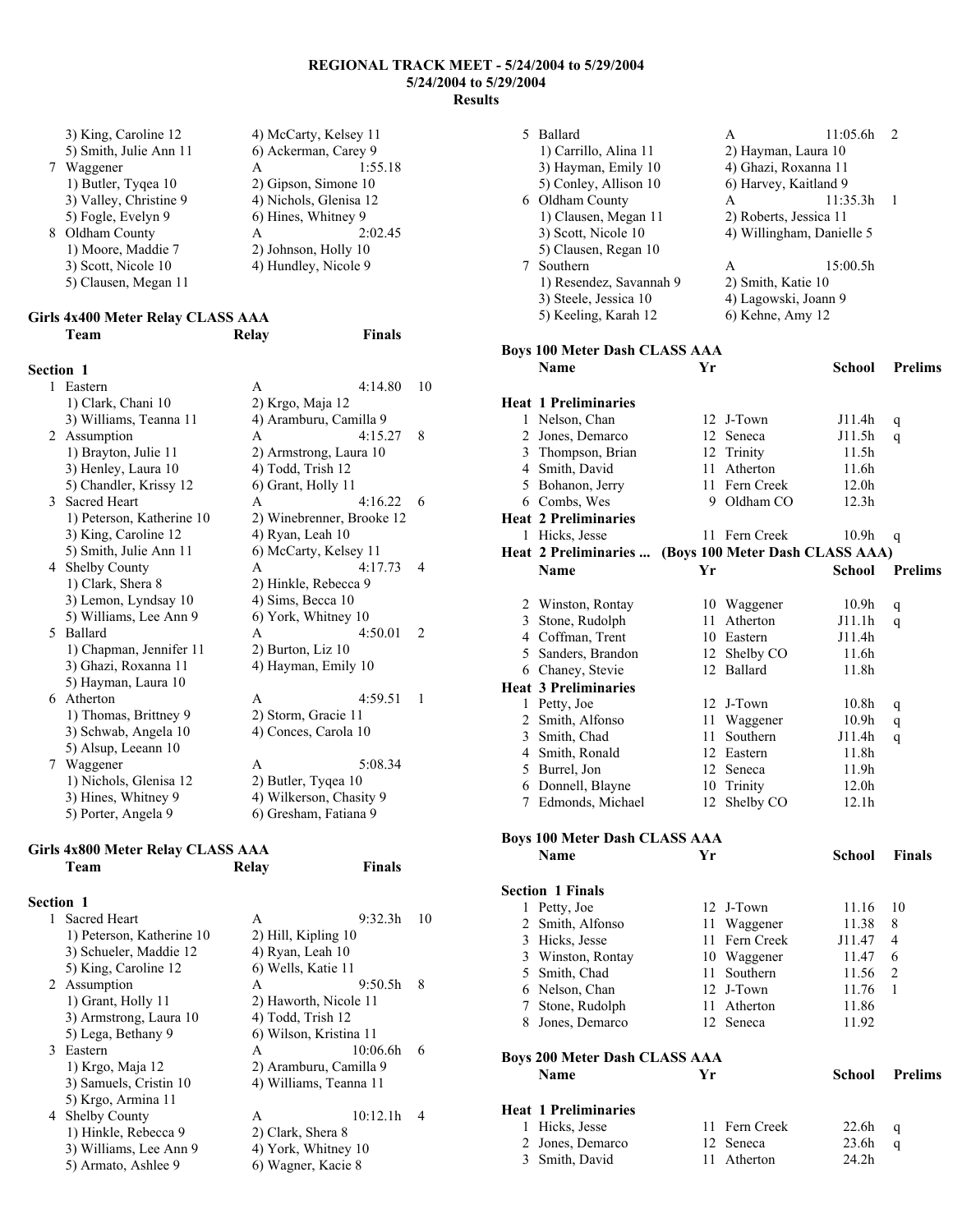|              | 4 Gathof, Brandon                     |      | 12 Oldham CO             | 24.7h             |                |
|--------------|---------------------------------------|------|--------------------------|-------------------|----------------|
|              | 5 Stone, Rodney                       | 11   | Shelby CO                | 25.0 <sub>h</sub> |                |
|              | 6 Thomas, Terrence                    | 11   | Southern                 | 25.2h             |                |
|              | <b>Heat 2 Preliminaries</b>           |      |                          |                   |                |
|              | 1 Randle, Anthony                     |      | 12 J-Town                | 22.6h             | q              |
|              | 2 Winston, Rontay                     |      | 10 Waggener              | 23.2 <sub>h</sub> | q              |
|              | 3 Smith, Ronald                       |      | 12 Eastern               | 23.8h             | q              |
|              | 4 Murphy, Avery                       | 10   | Shelby CO                | 24.1h             |                |
|              | 5 Thompson, Brian                     | 12   | Trinity                  | 24.34             |                |
|              | 6 Steele, Wendell                     | 11   | Southern                 | 25.1h             |                |
|              | <b>Heat 3 Preliminaries</b>           |      |                          |                   |                |
|              | 1 Petty, Joe                          |      | 12 J-Town                | 22.4 <sub>h</sub> |                |
|              | 2 Smith, Alfonso                      | 11   | Waggener                 | 22.9 <sub>h</sub> | q<br>q         |
|              | 3 Coffman, Trent                      |      | 10 Eastern               | 23.6h             |                |
|              | 4 Thaxton, Daryl                      |      | 11 Fern Creek            | 24.3h             | q              |
|              | 5 Donnell, Blayne                     |      | 10 Trinity               | 25.2 <sub>h</sub> |                |
|              |                                       |      |                          |                   |                |
|              |                                       |      |                          |                   |                |
|              | <b>Boys 200 Meter Dash CLASS AAA</b>  |      |                          |                   |                |
|              | <b>Name</b>                           | Yr   |                          | School            | Finals         |
|              |                                       |      |                          |                   |                |
|              | <b>Section 1 Finals</b>               |      |                          |                   |                |
|              | 1 Petty, Joe                          |      | 12 J-Town                | 23.49             | 10             |
|              | 2 Smith, Alfonso                      |      | 11 Waggener              | 23.82             | 8              |
|              | 3 Hicks, Jesse                        |      | 11 Fern Creek            | 24.02             | 6              |
|              | 4 Randle, Anthony                     |      | 12 J-Town                | 24.13             | 4              |
|              | 5 Smith, Ronald                       |      | 12 Eastern               | 24.77             | 2              |
|              | 6 Coffman, Trent                      |      | 10 Eastern               | 25.31             | 1              |
|              | --- Winston, Rontay                   |      | 10 Waggener              | <b>DNF</b>        |                |
|              |                                       |      |                          |                   |                |
|              | <b>Boys 400 Meter Dash CLASS AAA</b>  |      |                          |                   |                |
|              | <b>Name</b>                           | Yr   |                          | School            | <b>Prelims</b> |
|              |                                       |      |                          |                   |                |
|              |                                       |      |                          |                   |                |
|              |                                       |      |                          |                   |                |
|              | <b>Heat 1 Preliminaries</b>           |      |                          |                   |                |
|              | 1 Stone, Rudolph                      | 11   | Atherton                 | 51.6h             | q              |
|              | 2 Duncan, Kristopher                  | 11   | Eastern                  | 53.0h             | q              |
|              | 3 Quincy, Andre                       |      | 11 Fern Creek            | 53.1h             | q              |
|              | 4 Hartlage, Buck                      | 11 - | Oldham CO                | 54.9h             |                |
|              | 5 Dittz, Chris                        | 11   | Shelby CO                | 57.0h             |                |
|              | <b>Heat 2 Preliminaries</b>           |      |                          |                   |                |
| $\mathbf{1}$ | Randle, Anthony                       |      | 12 J-Town                | 50.0h             | q              |
|              | 2 Cole, Duke                          | 11   | Seneca                   | 52.3h             | q              |
|              | 3 Gathof, Brandon                     |      | 12 Oldham CO             | 53.3h             | $\mathbf q$    |
|              | 4 Keeter, Jonathan                    |      | 10 Atherton              | 54.6h             |                |
|              | 5 Crumb, Brian                        | 11   | Waggener                 | 54.9h             |                |
|              | 6 Owens, Kevin                        | 10   | Trinity                  | 55.9h             |                |
|              | <b>Heat 3 Preliminaries</b>           |      |                          |                   |                |
|              | 1 Petty, Joe                          | 12   | J-Town                   | 50.4h             | q              |
|              | 2 Williford, Kyle                     | 11   | Shelby CO                | 54.0h             | q              |
|              | 3 Baptiste, Diego                     | 11   | Eastern                  | 54.5h             |                |
|              | 4 Boyd, Travis                        | 11   | Ballard                  | 56.2h             |                |
|              | 5 Ellery, Tyson                       |      | 12 Seneca                | 59.2h             |                |
|              | 6 Wilbourn, Travis                    | 11   | Southern                 | 1:00.4h           |                |
|              | 7 Willoughby, Mike                    |      | 12 Fern Creek            | 1:00.8h           |                |
|              |                                       |      |                          |                   |                |
|              | <b>Boys 400 Meter Dash CLASS AAA</b>  |      |                          |                   |                |
|              | <b>Name</b>                           | Yr   |                          | <b>School</b>     | <b>Finals</b>  |
|              |                                       |      |                          |                   |                |
|              |                                       |      |                          |                   |                |
|              | <b>Section 1 Finals</b>               |      |                          |                   |                |
|              | 1 Petty, Joe                          |      | 12 J-Town                | 49.80             | 10             |
|              | 2 Randle, Anthony<br>3 Stone, Rudolph |      | 12 J-Town<br>11 Atherton | 50.11<br>51.59    | 8<br>6         |

Gathof, Brandon 12 Oldham CO 53.01 4

| 5 Duncan, Kristopher                      |      | 11 Eastern           | 53.32                | 2              |
|-------------------------------------------|------|----------------------|----------------------|----------------|
| 6 Quincy, Andre                           |      | 11 Fern Creek        | 53.64                | 1              |
| --- Cole, Duke                            | 11 - | Seneca               | DQ                   |                |
|                                           |      |                      |                      |                |
| <b>Boys 800 Meter Run CLASS AAA</b>       |      |                      |                      |                |
| Name                                      | Yr   |                      | <b>School</b>        | <b>Finals</b>  |
|                                           |      |                      |                      |                |
| Section 1                                 |      |                      |                      |                |
| 1 Raidt, Michael                          |      | 12 Trinity           | 2:00.74              | 10             |
| 2 Hardy, Pat                              | 12   | J-Town               | 2:02.43              | 8              |
| 3 Biggerstaff, Dustin                     |      | 12 J-Town            | 2:02.99              | 6              |
| 4 Oskins, Chris                           |      | 11 Waggener          | 2:03.45              | 4              |
| 5 Hinkle, John                            | 11 - | Shelby CO            | 2:04.81              | $\overline{2}$ |
| 6 Gonzalez, Miguel                        |      | 11 Ballard           | 2:05.06              | 1              |
| 7 Minogue, Kenny                          |      | 10 Trinity           | 2:08.93              |                |
| 8 Heitz, Kevin                            |      | 11 Ballard           | 2:11.04              |                |
| 9 Liu, Harry                              |      | 10 Waggener          | 2:13.39              |                |
| 10 Withrow, Chad                          | 11   | Oldham CO            | 2:14.19              |                |
| 11 Dieruf, John                           |      | 10 Southern          | 2:14.34              |                |
| Section 1  (Boys 800 Meter Run CLASS AAA) |      |                      |                      |                |
| Name                                      | Yr   |                      | <b>School</b>        | <b>Finals</b>  |
|                                           |      |                      |                      |                |
| 12 Barnard, Stuart                        |      | 10 Oldham CO         | 2:14.89              |                |
| 13 Boyd, Andrew                           |      | 11 Eastern           | 2:17.67              |                |
| 14 Lankerd, Tyler                         |      | 11 Eastern           | 2:23.67              |                |
| 15 Ball, Chad                             |      | 9 Seneca             | 2:23.90              |                |
| 16 Warfield, Cameron                      |      | 9 Southern           | 2:25.81              |                |
| 17 Brown, Charles                         |      | 9 Atherton           | 2:44.59              |                |
|                                           |      |                      |                      |                |
| <b>Boys 1600 Meter Run CLASS AAA</b>      |      |                      |                      |                |
|                                           |      |                      |                      |                |
| Name                                      | Yr   |                      | School               | <b>Finals</b>  |
|                                           |      |                      |                      |                |
| Section 1                                 |      |                      |                      |                |
| 1 Hinkle, John                            | 11   | Shelby CO            | 4:26.87              | 10             |
| 2 Daly, Pat                               |      | 11 Trinity           | 4:32.36              | 8              |
| 3 Smith, Matt                             |      | 10 Oldham CO         | 4:33.70              | 6              |
| 4 Boyd, Andrew                            |      | 11 Eastern           | 4:41.78              | 4              |
| 5 Short, Ethan                            |      | 9 Trinity            | 4:47.87              | $\overline{2}$ |
| 6 Clark, Brian                            |      | 12 Shelby CO         | 4:48.79              | 1              |
| 7 Prater, Ken                             |      | 9 Oldham CO          | 4:56.54              |                |
| 8 Lankerd, Tyler                          | 11   | Eastern              | 4:57.13              |                |
| 9 Ruppert, Zach                           |      | 10 Ballard           | 4:57.16              |                |
| 10 Jones, Mitchell                        | 9.   | J-Town               | 5:04.31              |                |
| 11 Lohman, Mike                           | 11   | Waggener             | 5:06.46              |                |
| 12 Carr, Mark                             |      | 10 Ballard           | 5:07.95              |                |
| 13 Slicker, David                         |      | 10 J-Town            | 5:13.98              |                |
| 14 Willoughby, Mike                       |      | 12 Fern Creek        | 5:29.64              |                |
| 15 Tinsley, Grant                         |      | 11 Fern Creek        | 5:37.93              |                |
| 16 Durden, Hunter                         | 9    | Southern             | 5:46.26              |                |
| 17 Fothergill, Jeremy                     | 11   | Seneca               | 6:06.54              |                |
|                                           |      |                      |                      |                |
| <b>Boys 3200 Meter Run CLASS AAA</b>      |      |                      |                      |                |
| Name                                      | Yr   |                      | School               | Finals         |
|                                           |      |                      |                      |                |
| Section 1                                 |      |                      |                      |                |
| 1 Kellam, Corey                           | 12   | Oldham CO            | 10:02.08             | 10             |
| 2 Logsdon, Shane                          | 11   | Trinity              | 10:44.30             | 8              |
| 3 Peed, Tim                               | 12   | Shelby CO            | 10:47.31             | 6              |
| 4 Lafond, Celeb                           | 11   | Seneca               | 10:52.44             | 4              |
| 5 Biggerstaff, Dustin                     |      | 12 J-Town            | 10:53.61             | 2              |
| 6 Noel, Thomas<br>7 Quinlan, Shane        | 9    | Trinity<br>9 Ballard | 11:03.14<br>11:17.16 | 1              |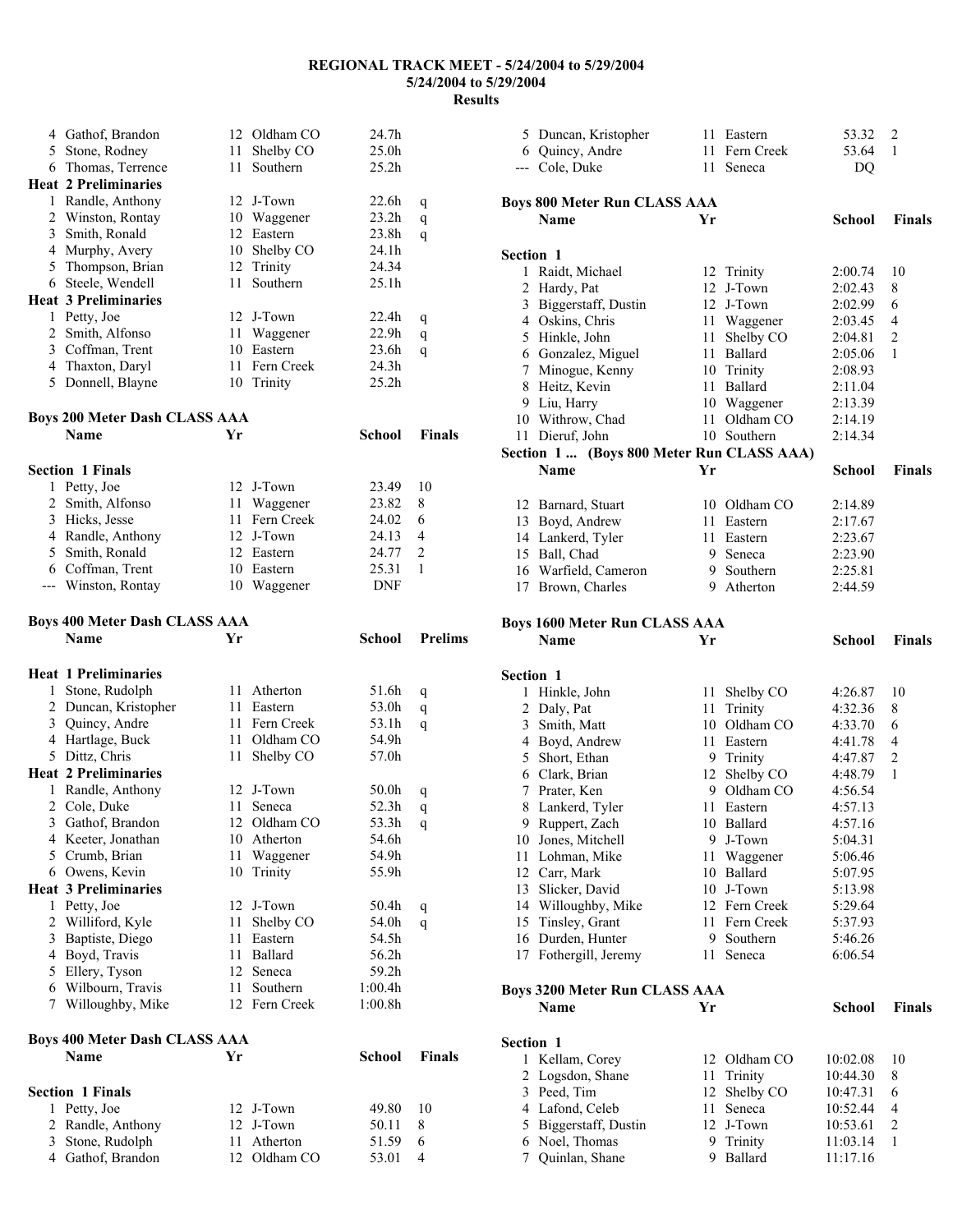|                | 8 Boyd, Andrew                          | 11 -     | Eastern              | 11:20.11          |                |
|----------------|-----------------------------------------|----------|----------------------|-------------------|----------------|
| 9.             | Jordan, Bryan                           | 11.      | Oldham CO            | 11:22.26          |                |
|                | 10 Dumas, Ciendy                        |          | 10 Eastern           | 11:22.49          |                |
|                | 11 Huerta, Anhuar                       |          | 11 Shelby CO         | 11:31.10          |                |
|                | 12 Rameriz, Leopoldo                    |          | 12 J-Town            | 12:01.38          |                |
|                | 13 Stiles, Matt                         |          | 10 Waggener          | 12:33.91          |                |
|                | 14 Durden, Hunter                       |          | 9 Southern           | 13:04.90          |                |
|                | 15 Ashley, Louis                        |          | 10 Southern          | 13:18.59          |                |
|                | 16 Keeney, Doug                         |          | 12 Waggener          | 15:28.55          |                |
|                | 16 Heifner, Richard                     |          | 9 Ballard            | 15:28.55          |                |
|                | <b>Boys 110 Meter Hurdles CLASS AAA</b> |          |                      |                   |                |
|                | <b>Name</b>                             | Yr       |                      | School            | <b>Prelims</b> |
|                | <b>Heat 1 Preliminaries</b>             |          |                      |                   |                |
| 1              | Williams, Tim                           |          | 12 J-Town            | 16.2 <sub>h</sub> | q              |
|                | 2 Klein, Mark                           | 11       | Oldham CO            | 17.9h             | q              |
|                | 3 Peed, John                            | 9.       | Shelby CO            | 23.7 <sub>h</sub> |                |
|                | <b>Heat 2 Preliminaries</b>             |          |                      |                   |                |
|                | 1 Atkins, Davin                         |          | 11 Eastern           | 16.0h             | q              |
|                | 2 Gandy, Aaron                          | 11       | J-Town               | 17.8h             | q              |
| 3              | Ball, Ryan                              |          | 10 Southern          | 18.5h             | q              |
|                | 4 Stephens, Josh                        |          | 9 Oldham CO          | 18.7h             | q              |
|                | 5 Samples, Kyle                         | 11       | Shelby CO            | 21.2h             |                |
|                | <b>Heat 3 Preliminaries</b>             |          |                      |                   |                |
|                | 1 Rice, Sam                             | 11       | Southern             | 16.8h             | q              |
|                | 2 Vandergriff, Justin                   |          | 10 Eastern           | 18.3h             | q              |
|                | 3 Nance, Dominique                      |          | 9 Atherton           | 23.9h             |                |
|                | --- Gray, Ronnie                        |          | 12 Ballard           | DQ                |                |
|                | --- Dowell, Doug                        | 11       | Trinity              | DQ                |                |
|                | <b>Boys 110 Meter Hurdles CLASS AAA</b> |          |                      |                   |                |
|                | <b>Name</b>                             | Yr       |                      | School            | <b>Finals</b>  |
|                | <b>Section 1 Finals</b>                 |          |                      |                   |                |
|                |                                         |          | 11 Eastern           | 15.59             | 10             |
| 1              | Atkins, Davin                           |          |                      |                   |                |
|                | 2 Williams, Tim                         |          | 12 J-Town            | 15.68             | 8              |
|                | 3 Klein, Mark                           |          | 11 Oldham CO         | 17.07             | 6              |
|                | 4 Rice, Sam                             | 11 -     | Southern             | 17.37             | 4              |
| 5              | Ball, Ryan                              |          | 10 Southern          | 18.11             | $\overline{c}$ |
| 6              | Stephens, Josh                          | 9.       | Oldham CO            | 18.86             | 1              |
| 7.             | Gandy, Aaron                            |          | 11 J-Town            | 18.97             |                |
|                | 8 Vandergriff, Justin                   |          | 10 Eastern           | 21.67             |                |
|                | <b>Boys 300 Meter Hurdles CLASS AAA</b> |          |                      |                   |                |
|                | <b>Name</b>                             | Yr       |                      | <b>School</b>     | <b>Prelims</b> |
|                | <b>Heat 1 Preliminaries</b>             |          |                      |                   |                |
| 1              | Williams, Tim                           |          | 12 J-Town            | 43.6h             | q              |
| $\overline{2}$ | Dowell, Doug                            | 11       | Trinity              | 44.1h             | q              |
| $\mathfrak{Z}$ | Vandergriff, Justin                     |          | 10 Eastern           | 44.5h             | q              |
|                | 4 Klein, Mark                           | 11       | Oldham CO            | 44.9h             | q              |
|                | 5 Goodwin, Marcus                       | 11       | Ballard              | J45.8h            |                |
|                | 6 Peed, John                            | 9        | Shelby CO            | 49.3h             |                |
|                | 7 Oehler, Chuck                         | 10       | Southern             | 51.40             |                |
|                | <b>Heat 2 Preliminaries</b>             |          |                      |                   |                |
| 1              | Atkins, Davin                           | 11       | Eastern              | 40.3 <sub>h</sub> | q              |
|                | 2 Gandy, Aaron                          | 11       | J-Town               | 43.5h             | q              |
| 3              | Jones, Shannon                          | 11       | Shelby CO            | 45.3h             | q              |
| 4              | Stephens, Josh                          | 9.       | Oldham CO            | J46.5h            | q              |
| 5<br>6         | Krome, Elliot<br>Ball, Ryan             | 11<br>10 | Atherton<br>Southern | 48.4h<br>49.1h    |                |

|                  | 7 Felz, Ben                                          |    | 11 Trinity              | 50.0h          |               |
|------------------|------------------------------------------------------|----|-------------------------|----------------|---------------|
|                  |                                                      |    |                         |                |               |
|                  | <b>Boys 300 Meter Hurdles CLASS AAA</b>              |    |                         |                |               |
|                  | Name                                                 | Yr |                         | School         | <b>Finals</b> |
|                  |                                                      |    |                         |                |               |
|                  | <b>Section 1 Finals</b>                              |    |                         |                |               |
|                  | 1 Atkins, Davin                                      |    | 11 Eastern              | 40.71          | 10            |
|                  | 2 Williams, Tim                                      |    | 12 J-Town               | 42.13          | 8             |
|                  | 3 Gandy, Aaron                                       |    | 11 J-Town               | 42.42          | 6             |
|                  | 4 Dowell, Doug                                       |    | 11 Trinity              | 44.12          | 4             |
|                  | 5 Jones, Shannon                                     | 11 | Shelby CO               | 44.49          | 2             |
|                  | 6 Klein, Mark                                        | 11 | Oldham CO               | 44.85          | 1             |
|                  | 7 Vandergriff, Justin                                |    | 10 Eastern              | 45.44          |               |
|                  | Section 1 Finals  (Boys 300 Meter Hurdles CLASS AAA) |    |                         |                |               |
|                  | Name                                                 | Yr |                         | <b>School</b>  | <b>Finals</b> |
|                  |                                                      |    |                         |                |               |
|                  |                                                      |    |                         |                |               |
|                  | 8 Stephens, Josh                                     | 9. | Oldham CO               | 47.05          |               |
|                  |                                                      |    |                         |                |               |
|                  | <b>Boys 4x100 Meter Relay CLASS AAA</b>              |    |                         |                |               |
|                  | Team                                                 |    | Relay                   | <b>Finals</b>  |               |
|                  |                                                      |    |                         |                |               |
| <b>Section 1</b> |                                                      |    |                         |                |               |
|                  | 1 Waggener                                           |    | A                       | 43.65          | 10            |
|                  | 1) Winston, Rontay 10                                |    | 2) Stewart, Chad 12     |                |               |
|                  | 3) Taylor, Robert 12                                 |    | 4) Smith, Alfonso 11    |                |               |
|                  | 5) Crumb, Brian 11                                   |    | 6) Thompson, Corey 11   |                |               |
|                  | 2 Jeffersontown                                      |    | A                       | 43.89          | 8             |
|                  | 1) Nelson, Chan 12                                   |    | 2) Williams, Tim 12     |                |               |
|                  | 3) Lucas, Carey 12                                   |    | 4) Calvin, Evan 12      |                |               |
|                  | 5) Bowen, C.J. 12                                    |    | 6) Brown, Bryant 10     |                |               |
|                  | 3 Ballard                                            |    | A                       | 44.36          | 6             |
|                  | 1) Goldwair, Andre 9                                 |    | 2) Judah, Nick 12       |                |               |
|                  | 3) Phelps, Garnett 10                                |    | 4) Cooper, Jammal 11    |                |               |
|                  | 5) Hall, Chris 12                                    |    | 6) Chaney, Stevie 12    |                |               |
|                  | 4 Seneca                                             |    | A                       | 44.49          | 4             |
|                  | 1) Burrel, Jon 12                                    |    | 2) Smith, Fred 10       |                |               |
|                  | 3) Hammond, John 12                                  |    | 4) Jones, Demarco 12    |                |               |
|                  | 5) Buntin, Maurice 11                                |    | 6) Neal, Angelo 11      |                |               |
|                  | 5 Eastern                                            |    | A                       | 44.50          | 2             |
|                  | 1) Carter, Rashun 11                                 |    | 2) Coffman, Trent 10    |                |               |
|                  | 3) Atkins, Davin 11                                  |    | 4) Smith, Ronald 12     |                |               |
|                  | 5) Thomas, Jeremiah                                  |    |                         |                |               |
|                  | 6 Shelby County                                      |    | A                       | 46.59          | 1             |
|                  | 1) Murphy, Avery 10                                  |    | 2) Cardwell, Bradley 11 |                |               |
|                  | 3) Moore, Russell 12                                 |    | 4) Stone, Rodney 11     |                |               |
|                  | 5) Sanders, Brandon 12                               |    | 6) Williford, Kyle 11   |                |               |
|                  | 7 Oldham County                                      |    | A                       | 47.81          |               |
|                  | 1) Combs, Wes 9                                      |    | 2) Stephens, Josh 9     |                |               |
|                  | 3) Robinson, Drew                                    |    | 4) Hartlage, Buck 11    |                |               |
|                  | 5) Hundley, Marcus 12                                |    |                         |                |               |
|                  | 8 Atherton                                           |    | A                       | 50.29          |               |
|                  | 1) Rhodes, Robert 11                                 |    | 2) Keeter, Jonathan 10  |                |               |
|                  | 3) Brown, Charles 9                                  |    | 4) Adams, Jesse 9       |                |               |
|                  |                                                      |    |                         |                |               |
|                  |                                                      |    |                         |                |               |
|                  | Boys 4x200 Meter Relay CLASS AAA                     |    |                         |                |               |
|                  | Team                                                 |    | Relay                   | <b>Prelims</b> |               |
|                  |                                                      |    |                         |                |               |
|                  | <b>Heat 1 Preliminaries</b>                          |    |                         |                |               |
| 1                | Jeffersontown                                        |    | A                       | 1:28.8h        | q             |
|                  | 1) Petty, Joe 12                                     |    | 2) Calvin, Evan 12      |                |               |
|                  | 3) Hardy, Pat 12                                     |    | 4) Randle, Anthony 12   |                |               |

5) Lucas, Carey 12 6) Nelson, Chan 12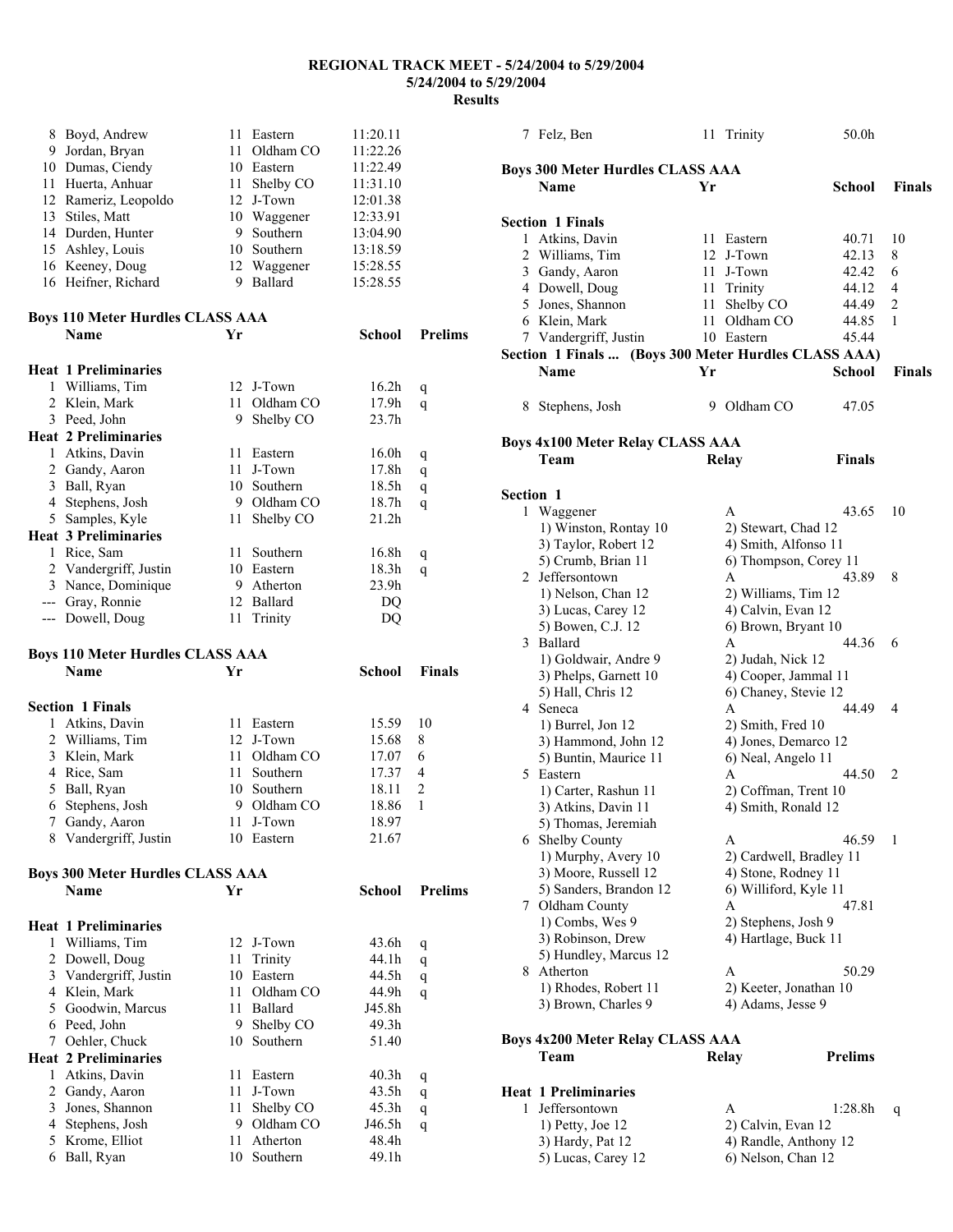2 Waggener A 1:31.4h q 1) Winston, Rontay 10 2) Thompson, Corey 11<br>3) Taylor, Robert 12 4) Smith, Alfonso 11 4) Smith, Alfonso 11 5) Crumb, Brian 11 3 Eastern A 1:32.3h q 1) Carter, Rashun 11 2) Coffman, Trent 10 3) Smith, Ronald 12 4) Atkins, Davin 11 5) Thomas, Jeremiah 4 Oldham County A 1:36.4h q<br>1) Klein, Mark 11 2) Hartlage, Buck 11 1) Klein, Mark 11 2) Hartlage, Buck 11<br>3) Barnard, Stuart 10 4) Gathof, Brandon 1 4) Gathof, Brandon 12 5) Kent, Alex 10 6) Hundley, Marcus 12 5 Trinity A J1:40.9h 1) Hayes, Bobby 9 2) Thompson, Graham 11  $3)$  Felz, Ben 11  $\qquad \qquad$  4) Short, Tyler 11 5) Thompson, Brian 12 6) Donnell, Blayne 10 **Heat 2 Preliminaries**  1 Ballard A 1:32.6h q 1) Judah, Nick 12 2) Phelps, Garnett 10 3) Goldwair, Andre 9 4) Cooper, Jammal 11 5) Hall, Chris 12 6) Gray, Ronnie 12 2 Fern Creek A 1:32.9h q 1) Bohanon, Jerry 11 2) Quincy, Andre 11 3) Thaxton, Daryl 11 4) Hicks, Jesse 11 3 Shelby County A 1:36.0h q 1) Murphy, Avery 10 2) Sanders, Brandon 12 3) Moore, Russell 12 4) Stone, Rodney 11 5) Cardwell, Bradley 11 6) Williford, Kyle 11 4 Atherton A J1:42.1h q 1) Adams, Jesse 9 2) Krome, Elliot 11 3) Rhodes, Robert 11 4) Smith, David 11 -- Seneca A DQ 1) Jones, Demarco 12 2) Smith, Fred 10 3) Welsh, Cory 11 4) Cole, Duke 11 5) Neal, Angelo 11 6) Hammond, John 12

## **Boys 4x200 Meter Relay CLASS AAA Team Relay Finals**

|   | <b>Section 1 Finals</b> |                       |                        |               |
|---|-------------------------|-----------------------|------------------------|---------------|
|   | 1 Jeffersontown         | A                     | 1:29.80                | 10            |
|   | $1)$ Petty, Joe $12$    | 2) Calvin, Evan 12    |                        |               |
|   | 3) Hardy, Pat 12        |                       | 4) Randle, Anthony 12  |               |
|   | 5) Lucas, Carey 12      | 6) Nelson, Chan 12    |                        |               |
|   | 2 Waggener              | A                     | 1:31.02                | 8             |
|   | 1) Winston, Rontay 10   |                       | 2) Thompson, Corey 11  |               |
|   | 3) Taylor, Robert 12    | 4) Smith, Alfonso 11  |                        |               |
|   | 5) Crumb, Brian 11      |                       |                        |               |
|   | 3 Eastern               | A                     | 1:33.39                | 6             |
|   | 1) Carter, Rashun 11    |                       | 2) Coffman, Trent 10   |               |
|   | 3) Smith, Ronald 12     | 4) Atkins, Davin 11   |                        |               |
|   | 5) Thomas, Jeremiah     |                       |                        |               |
| 4 | Ballard                 | A                     | 1:35.06                | 4             |
|   | 1) Goldwair, Andre 9    | 2) Judah, Nick 12     |                        |               |
|   | 3) Phelps, Garnett 10   | 4) Hall, Chris 12     |                        |               |
|   | 5) Cooper, Jammal 11    | 6) Gray, Ronnie 12    |                        |               |
|   | 5 Shelby County         | A                     | 1:36.12                | $\mathcal{L}$ |
|   | 1) Murphy, Avery 10     |                       | 2) Sanders, Brandon 12 |               |
|   | 3) Moore, Russell 12    | 4) Stone, Rodney 11   |                        |               |
|   | 5) Cardwell, Bradley 11 | 6) Williford, Kyle 11 |                        |               |
| 6 | Oldham County           | A                     | 1:37.96                | 1             |
|   | 1) Klein, Mark 11       | 2) Hartlage, Buck 11  |                        |               |
|   | 3) Gathof, Brandon 12   | 4) Kent, Alex 10      |                        |               |

|   | 5) Barnard, Stuart 10                                |                    | 6) Hundley, Marcus 12    |    |
|---|------------------------------------------------------|--------------------|--------------------------|----|
|   | Section 1 Finals  (Boys 4x200 Meter Relay CLASS AAA) |                    |                          |    |
|   | Team                                                 | Relay              | Finals                   |    |
|   |                                                      |                    |                          |    |
| 7 | Atherton                                             | A                  | 1:42.08                  |    |
|   | 1) Smith, David 11                                   |                    | 2) Adams, Jesse 9        |    |
|   | 3) Rhodes, Robert 11                                 |                    | 4) Krome, Elliot 11      |    |
|   |                                                      |                    |                          |    |
|   |                                                      |                    |                          |    |
|   | <b>Boys 4x400 Meter Relay CLASS AAA</b>              |                    |                          |    |
|   | Team                                                 | Relay              | <b>Prelims</b>           |    |
|   |                                                      |                    |                          |    |
|   | <b>Heat 1 Preliminaries</b>                          |                    |                          |    |
| 1 | Seneca                                               | A                  | 3:35.4h                  | q  |
|   | 1) Smith, Fred 10                                    |                    | 2) Buntin, Maurice 11    |    |
|   | 3) Welsh, Cory 11                                    | 4) Cole, Duke 11   |                          |    |
|   | 5) Ellery, Tyson 12                                  |                    | 6) Perugini, Tony 12     |    |
|   | 2 Shelby County                                      | A                  | 3:36.2h                  | q  |
|   | 1) Moore, Russell 12                                 |                    | 2) Williford, Kyle 11    |    |
|   | 3) Clark, Brian 12                                   |                    | 4) Hinkle, John 11       |    |
|   | 5) Dittz, Chris 11                                   |                    | 6) Cardwell, Bradley 11  |    |
| 3 | Eastern                                              | A                  | 3:40.3h                  |    |
|   | 1) Baptiste, Diego 11                                |                    | 2) Duncan, Kristopher 11 | q  |
|   | 3) Thomas, Jeremiah                                  |                    | 4) Smithson, Andrew 10   |    |
|   | 5) Vandergriff, Justin 10                            |                    |                          |    |
|   |                                                      |                    |                          |    |
|   | 4 Trinity                                            | A                  | 3:41.7h                  | q  |
|   | 1) Owens, Kevin 10                                   |                    | 2) Thompson, Graham 11   |    |
|   | 3) Minogue, Kenny 10                                 | 4) Felz, Ben 11    |                          |    |
|   | 5) Hershman, Brian 11                                | 6) Short, Tyler 11 |                          |    |
|   | 5 Atherton                                           | A                  | 3:41.9h                  |    |
|   | 1) Keeter, Jonathan 10                               |                    | 2) Krome, Elliot 11      |    |
|   | 3) Rhodes, Robert 11                                 |                    | 4) Stone, Rudolph 11     |    |
|   | 5) Adams, Jesse 9                                    |                    |                          |    |
|   | <b>Heat 2 Preliminaries</b>                          |                    |                          |    |
| 1 | Ballard                                              | A                  | 3:37.4h                  | q  |
|   | 1) Gonzalez, Miguel 11                               |                    | 2) Heitz, Kevin 11       |    |
|   | 3) Goldwair, Andre 9                                 |                    | 4) Rotella, Philip 11    |    |
|   | 5) Boyd, Travis 11                                   |                    | 6) Goodwin, Marcus 11    |    |
|   | 2 Waggener                                           | A                  | 3:38.2h                  | q  |
|   | 1) Oskins, Chris 11                                  |                    | 2) Thompson, Corey 11    |    |
|   | 3) Liu, Harry 10                                     |                    | 4) Taylor, Robert 12     |    |
|   | 5) Crumb, Brian 11                                   |                    | 6) Jackson, Lloyd 11     |    |
| 3 | Jeffersontown                                        | Α                  | 3:38.5h                  | q  |
|   | 1) Lucas, Carey 12                                   | 2) Hardy, Pat 12   |                          |    |
|   | 3) Middle, Kevin 11                                  |                    | 4) Gandy, Aaron 11       |    |
|   | 5) Cornish, Bruce 12                                 |                    | 6) Williams, Tim 12      |    |
|   | 4 Oldham County                                      | Α                  | 3:39.6h                  | q  |
|   | 1) Klein, Mark 11                                    |                    | 2) Hartlage, Buck 11     |    |
|   | 3) Barnard, Stuart 10                                |                    | 4) Kellam, Corey 12      |    |
|   |                                                      |                    |                          |    |
|   | 5) Gathof, Brandon 12                                |                    | 6) Smith, Matt 10        |    |
|   |                                                      |                    |                          |    |
|   | <b>Boys 4x400 Meter Relay CLASS AAA</b>              |                    |                          |    |
|   | Team                                                 | Relay              | <b>Finals</b>            |    |
|   |                                                      |                    |                          |    |
|   | <b>Section 1 Finals</b>                              |                    |                          |    |
| 1 | Seneca                                               | A                  | 3:29.7 <sub>h</sub>      | 10 |
|   | 1) Smith, Fred 10                                    |                    | 2) Welsh, Cory 11        |    |
|   | 3) Buntin, Maurice 11                                | 4) Cole, Duke 11   |                          |    |
|   | 5) Ellery, Tyson 12                                  |                    | 6) Perugini, Tony 12     |    |
|   | 2 Ballard                                            | A                  | 3:30.8h                  | 8  |
|   | 1) Gonzalez, Miguel 11                               |                    | 2) Heitz, Kevin 11       |    |
|   | 3) Goldwair, Andre 9                                 |                    | 4) Rotella, Philip 11    |    |
|   | 5) Boyd, Travis 11                                   |                    | 6) Goodwin, Marcus 11    |    |
|   |                                                      |                    |                          |    |